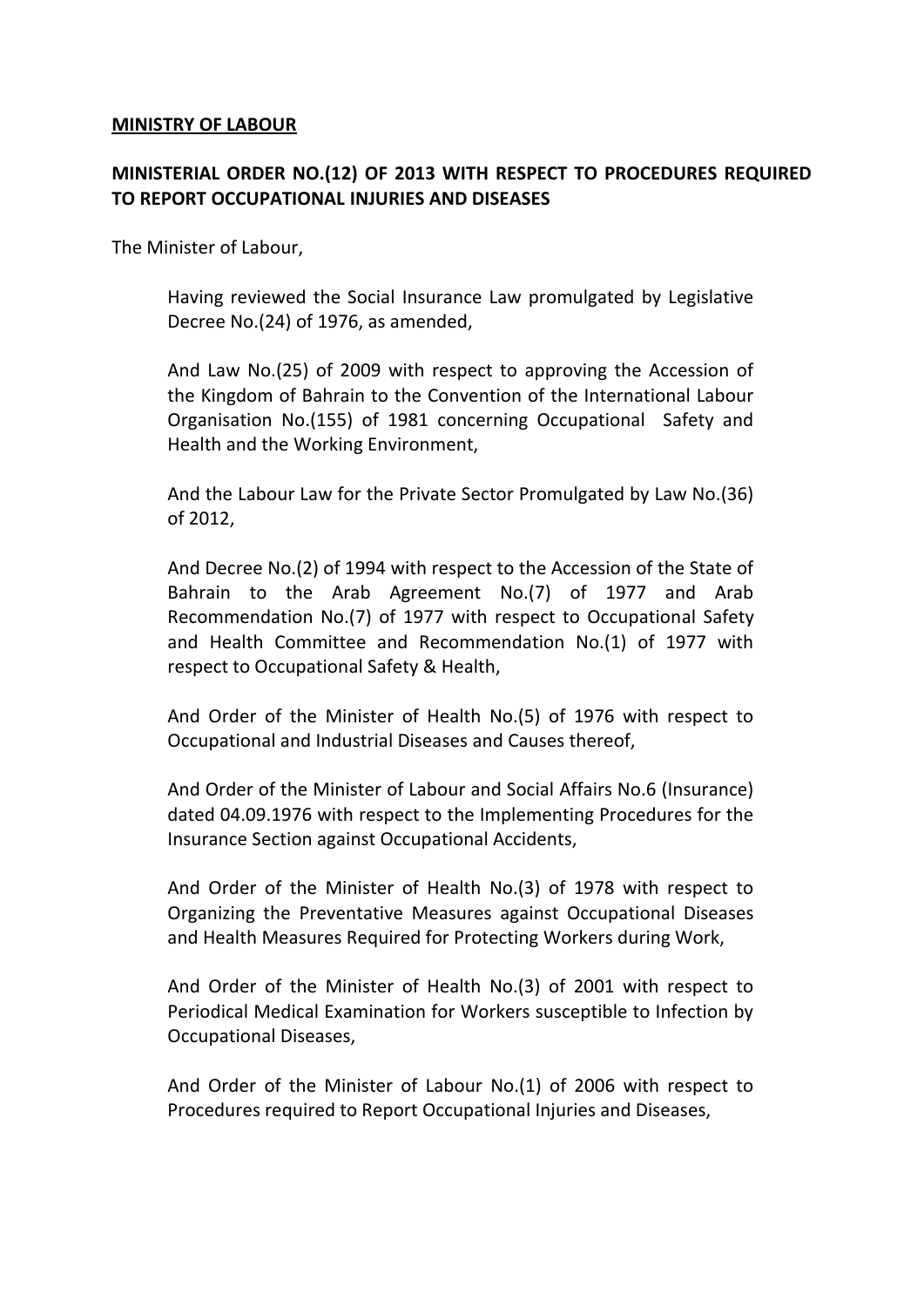And upon the submission of the Undersecretary of the Ministry of Labour,

#### **HEREBY ORDERS:**

#### **Article 1**

In the application of the provisions of this Order, the following terms and expressions shall have the meanings assigned against each unless the context otherwise requires:

**Ministry**: Ministry concerned with the labour affairs in the Private Sector.

**Establishment:** Any site or place in which work is undertaken whether such work is industrial, vocational, agricultural, services or such other activity.

**Branch:** Every separate location in which one of the establishment's activities is carried on by any worker or workers.

**Worker:** Any natural person who works for an employer and under his management and supervision.

**Work Accident:** Any accident that results from work or a reason related thereto and results in injury to a worker or more, or losses of properties.

**Work Injury**: An Infection by one of the occupational diseases indicated in Table No.(3) attached to the Social Insurance Law promulgated by Legislative Decree No.(24) of 1976 or an injury to a worker that takes place as a result of an accident during the course of carrying out the duties assigned or due thereto. Any accident takes place to a worker while going directly to work, returning therefrom, or upon leaving his work station heading to the place where he eats his food inside the establishment and provided that the going and returning shall always be without stopping, lagging or turning away from the normal route and also during his movements made upon the employer's instruction or travelling upon an assignment from him or any person acting on his behalf.

## **A serious injury shall include**:

- 1. Any fracture with the exception of fingers or toes fractures.
- 2. A total loss of any organ, body part or function thereof.
- 3. A dislocation of the shoulder, hip, knee or displacement of one or more of the spinal cord's vertebrae.
- 4. A temporary or permanent loss of vision.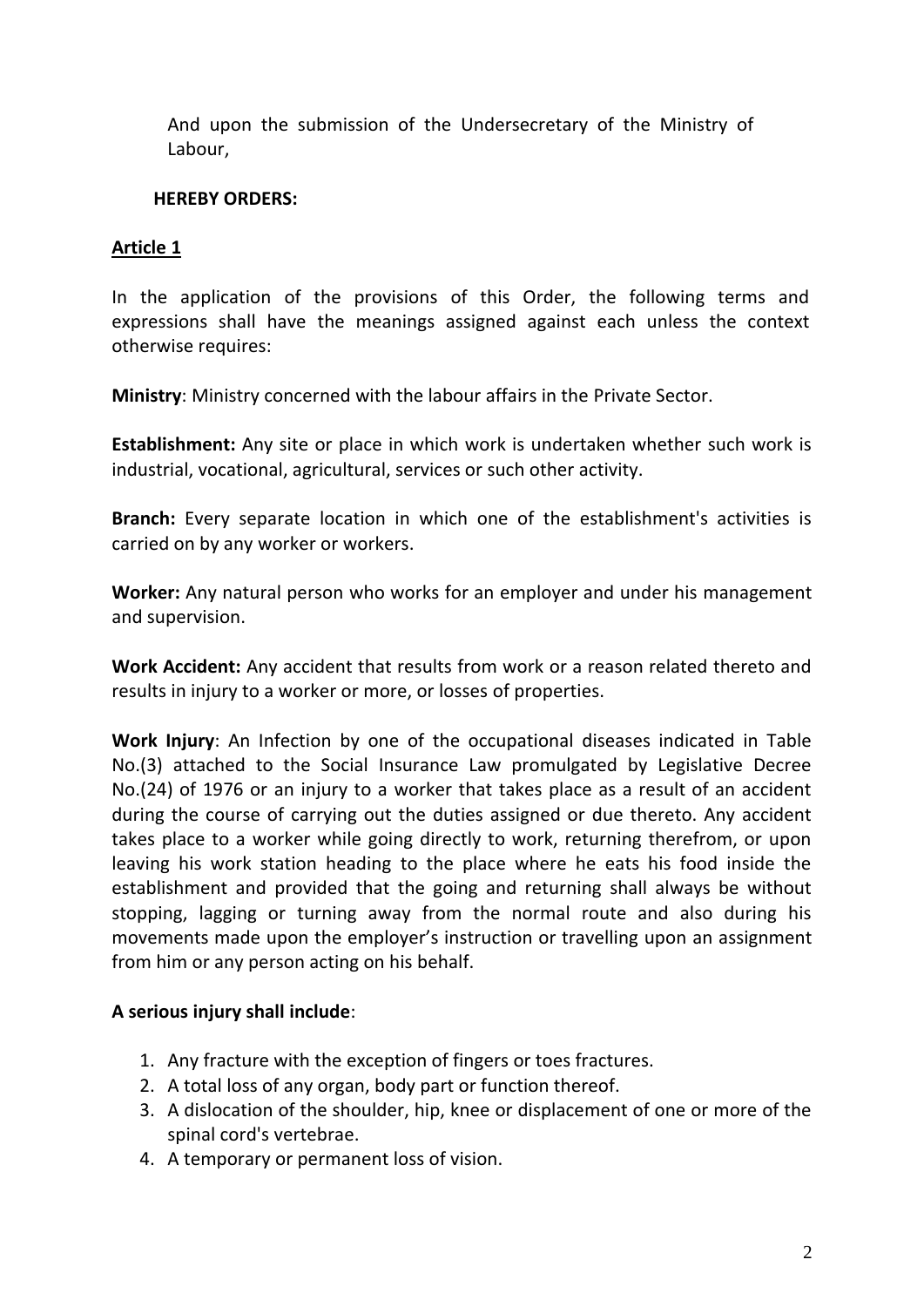- 5. Any eye injury that requires medical treatment or follow up by a physician.
- 6. Injuries resulting from electrocution, shock, suffocation or heat exhaustion that will cause unconsciousness and requires hospitalization of the injured person for more than 24 hours.
- 7. Third degree burns.
- 8. Any injury that requires admitting the injured in the hospital for more than 24 hours.

**Occupational Diseases:** A disease of which a worker becomes infected as a result of carrying out the work as determined by the Table of Occupational Diseases No.(3) which is attached to the Social Insurance Law promulgated by Legislative Decree No.(24) of 1976.

# **Article 2**

The provisions of this Order shall be applicable to employers and their employees subject to the provisions of the Labour Law for the Private Sector No.(36) of 2012.

# **Article 3**

An employer in any establishment, branch or workplace thereof shall notify the Ministry of Labour of any injury that results in:

- 1. Death of a worker.
- 2. A serious injury.
- 3. Any injury that results in the worker's absence from work for a period of seven successive days without calculating the day in which the injury has taken place. If the day following the injury day is a holiday, it shall be included in the days during which the worker has been absent from work.
- 4. Vehicle accidents that take place in the establishment or workplace.

## **Article 4**

An employer shall report to the Ministry within 24 hours from the work injury time indicated in Clauses (1 and 2) of Article (3) of this Order and shall notify the work injury indicated in Clauses (3 & 4) of the previous Article within fifteen days from the occurrence date of an employment injury by sending a notification on Form No.(1) which is attached to this Order and receiving a confirmation from the Ministry proving receipt of such notification.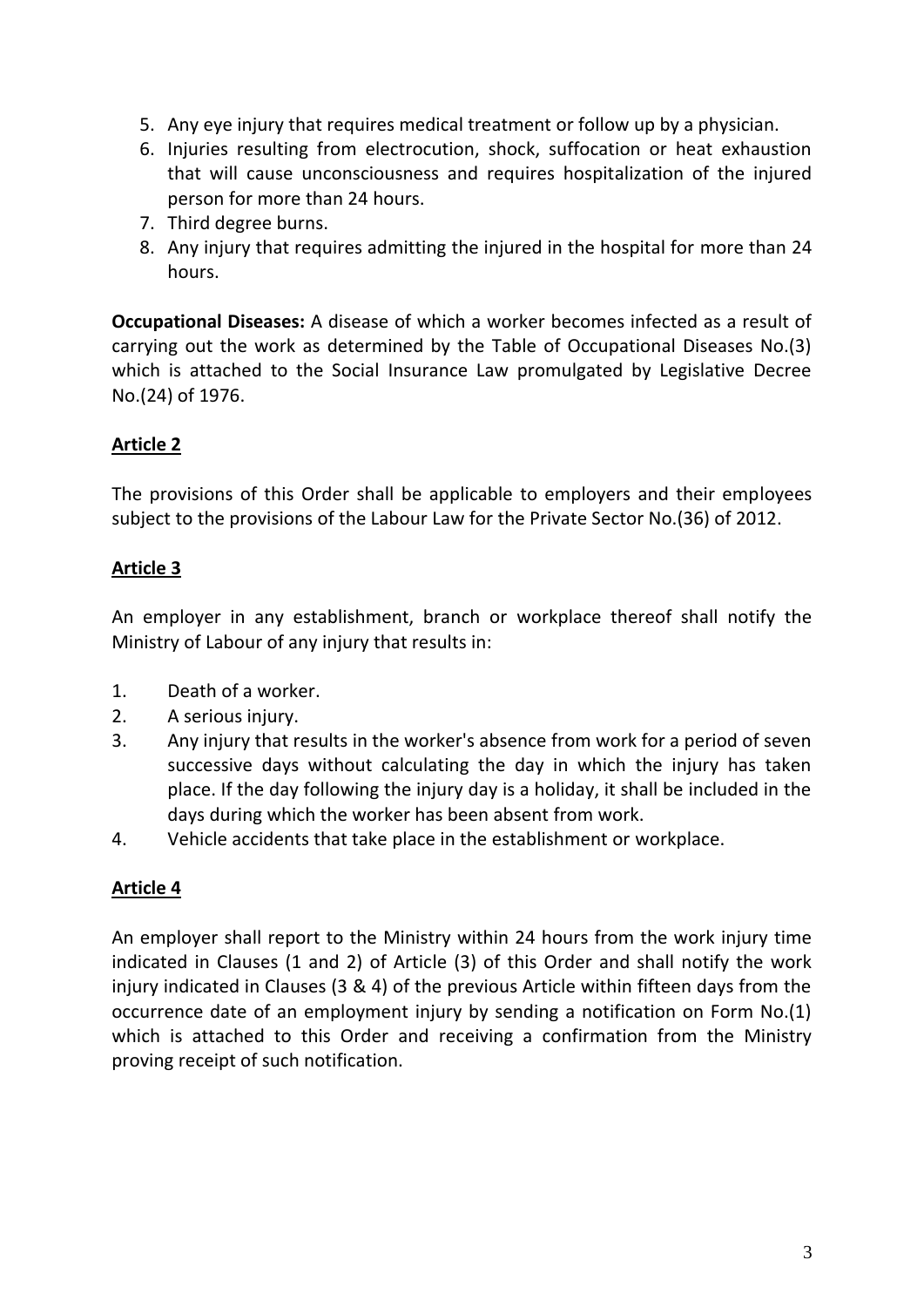## **Article 5**

An employer shall notify the Ministry of any injury or occupational diseases that he is aware of within ten days from the date of notification by sending Form No.(2) which is attached to this Order and receiving a confirmation from the Ministry about receiving such notification.

## **Article 6**

Subject to coordination with the authorities concerned of health affairs in the Kingdom, every physician who suspects the infection of one of his patients with a disease resulted from or related to work shall immediately inform the Ministry unless such action was already taken. Such notification shall include the sick worker's name, address and the suspected disease his infected therewith, name and address of his workplace and the last employer.

## **Article 7**

A worker shall notify the Ministry of Labour in writing of any employment injury suffered by him and resulted in a serious injury or an occupational disease.

## **Article 8**

The Ministry shall conduct a technical investigation of occupational accidents, injuries and diseases.

## **Article 9**

An employer shall not alter the accident's consequences with the exception of the ones that have been removed or changed to rescue the injured worker or to prevent the continuation of any threat to other workers at the workplace. Such employer shall not remove such consequences except after the lapse of 24 hours from the date of informing the Ministry or completion of the site examination by the investigation authorities, whichever is later.

## **Article 10**

An employer shall lay down occupational injuries and diseases notification rules within his establishment and shall urge his workers to notify him of any occupational injuries that they may be subject to and to circulate the recommendations and guidelines about the means and precautions that ensure avoiding their recurrence in the future to workers in the establishment, branch or workplace.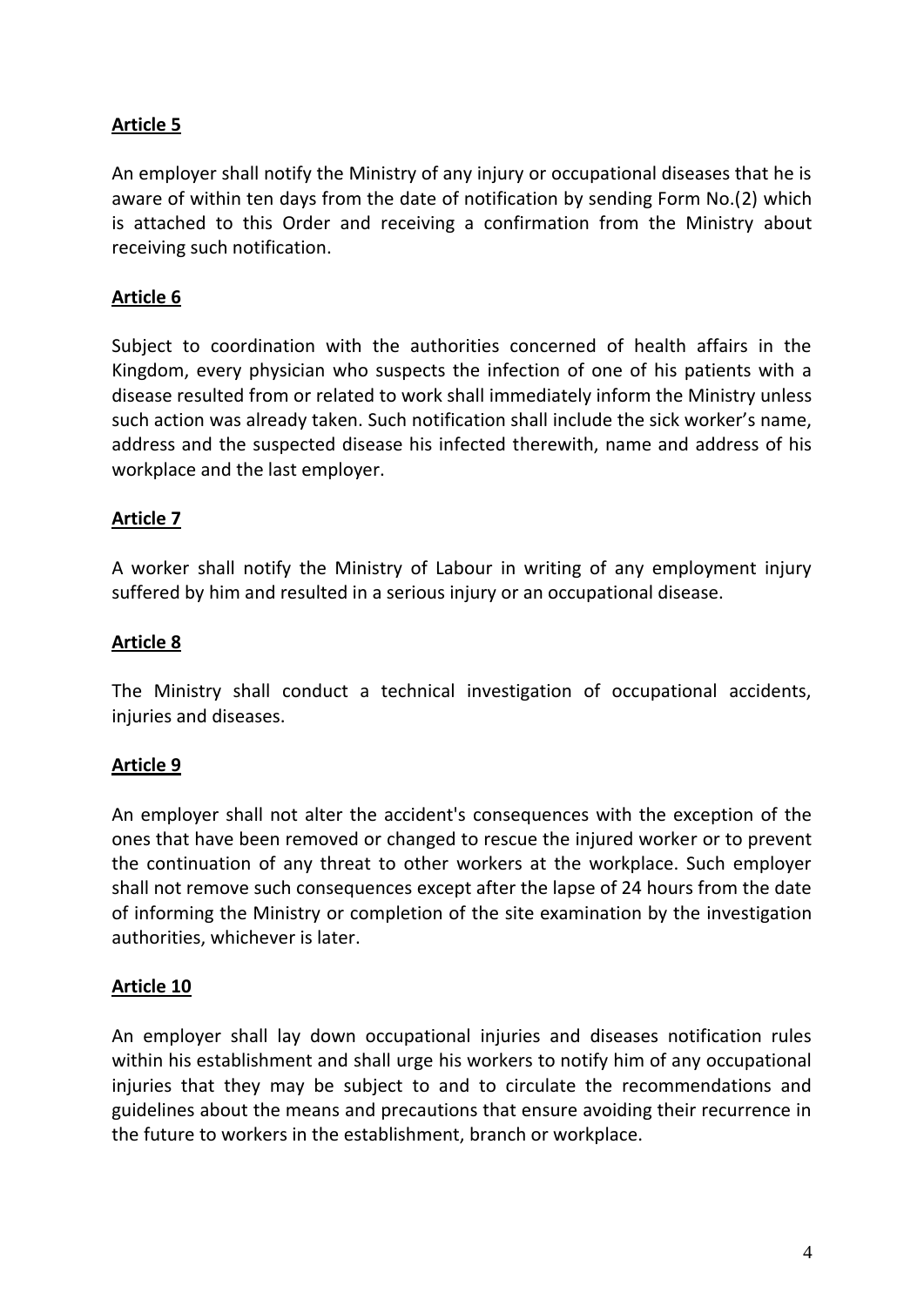## **Article 11**

In the event where an employer is notified of the death of a worker who has sustained an occupational injury which was previously reported in accordance with the provisions of Article (3) of this Order, he shall inform the Ministry in writing within a period not exceeding one year from the date of the injury and death.

## **Article 12**

An employer of every establishment, branch or workplace shall, within the first quarter of every year and according to Form No.(3) attached to this Order, supply the Ministry with statistics about employment injuries and occupational diseases suffered by his workers.

## **Article 13**

An employer shall maintain a special register in which copies of the occupational injuries and diseases forms that have been reported in accordance with the provisions of this Order shall be deposited provided that such forms shall be retained for a period of no less than five years.

## **Article 14**

Any violation of the provisions of this Order by an employer or whoever acts on his behalf shall be liable for the punishments provided for in Article (189) of the Labour Law for the Private Sector promulgated by Law No.(36) of 2012. Any provision that contravenes the provisions of this Order shall be revoked.

## **Article 15**

Ministerial Order No.(1) of 2006 with respect to Procedures required to Report Occupational Injuries and Diseases shall be revoked, and any provision that contravenes the provisions of this Order shall be revoked.

## **Article 16**

The Undersecretary of the Ministry of Labour shall implement this Order which shall come into effect from the day following the date of its publication in the Official Gazette.

## **Signed: Jameel bin Mohamed Ali Humaidan, Minister of Labour.**

Issued on:  $20<sup>th</sup>$  Jumada Awwal, 1434 Hijra, Corresponding to:  $1<sup>st</sup>$  April, 2013 AD.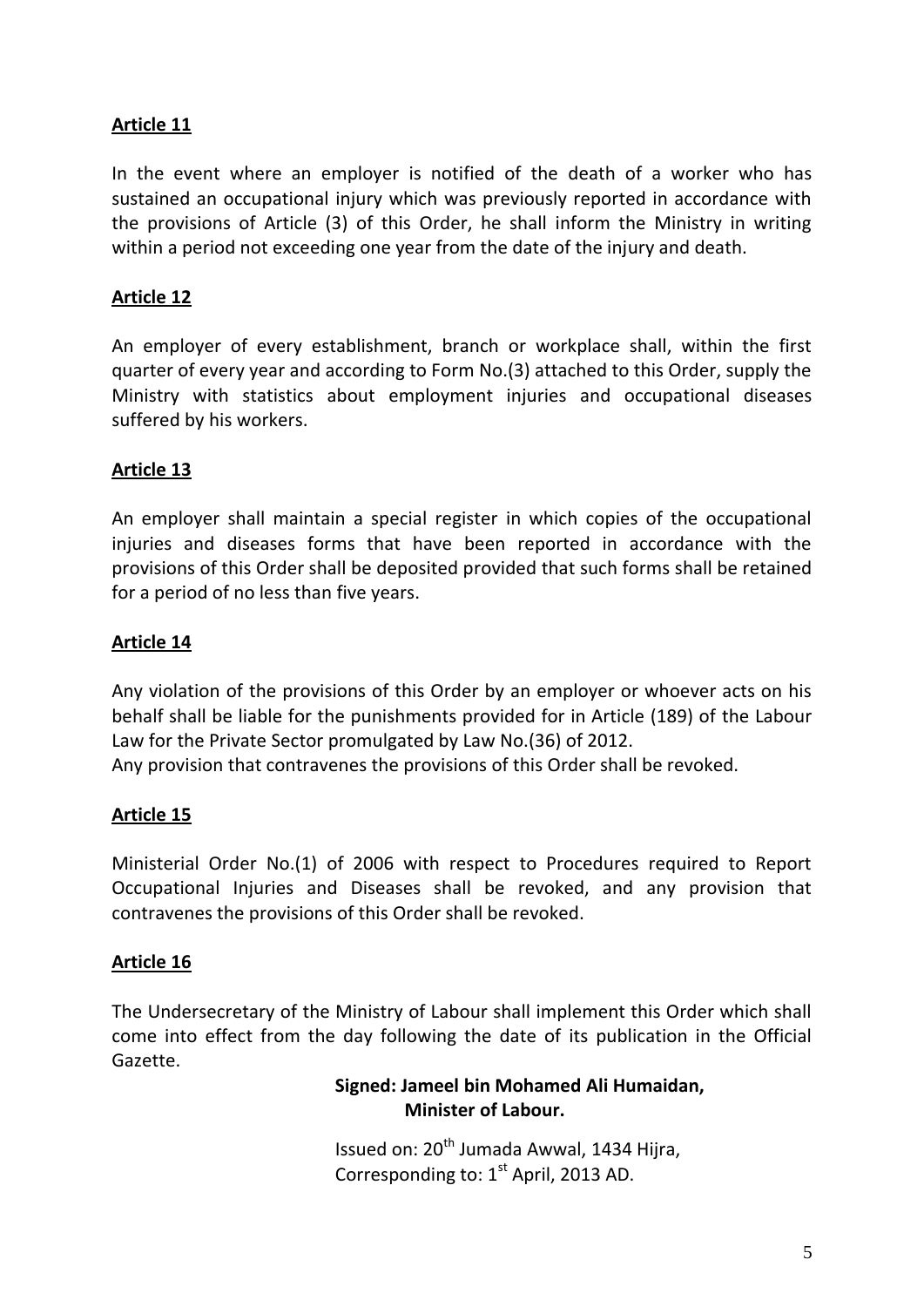# **KINGDOM OF BAHRAIN MINISTRY OF LABOUR FORM NO. (1): NOTIFICATION OF A SERIOUS EMPLOYMENT INJURY**

## **Establishment's details:**

| Commercial                                                                                                                            |  |  |  |  |  |  |  |  |  |  |  |
|---------------------------------------------------------------------------------------------------------------------------------------|--|--|--|--|--|--|--|--|--|--|--|
|                                                                                                                                       |  |  |  |  |  |  |  |  |  |  |  |
| Commercial Register No:                                                                                                               |  |  |  |  |  |  |  |  |  |  |  |
|                                                                                                                                       |  |  |  |  |  |  |  |  |  |  |  |
|                                                                                                                                       |  |  |  |  |  |  |  |  |  |  |  |
|                                                                                                                                       |  |  |  |  |  |  |  |  |  |  |  |
|                                                                                                                                       |  |  |  |  |  |  |  |  |  |  |  |
| Address: Flat Building:                                                                                                               |  |  |  |  |  |  |  |  |  |  |  |
|                                                                                                                                       |  |  |  |  |  |  |  |  |  |  |  |
| Information about the injured worker: In case of more than one injured person, a                                                      |  |  |  |  |  |  |  |  |  |  |  |
| form shall be filled in for each one.                                                                                                 |  |  |  |  |  |  |  |  |  |  |  |
|                                                                                                                                       |  |  |  |  |  |  |  |  |  |  |  |
|                                                                                                                                       |  |  |  |  |  |  |  |  |  |  |  |
|                                                                                                                                       |  |  |  |  |  |  |  |  |  |  |  |
|                                                                                                                                       |  |  |  |  |  |  |  |  |  |  |  |
|                                                                                                                                       |  |  |  |  |  |  |  |  |  |  |  |
| Occupation according to CPR Card: Occupation at the time of<br>accident:                                                              |  |  |  |  |  |  |  |  |  |  |  |
|                                                                                                                                       |  |  |  |  |  |  |  |  |  |  |  |
| <b>Occupational Training:</b>                                                                                                         |  |  |  |  |  |  |  |  |  |  |  |
|                                                                                                                                       |  |  |  |  |  |  |  |  |  |  |  |
|                                                                                                                                       |  |  |  |  |  |  |  |  |  |  |  |
| <b>Accident's details:</b>                                                                                                            |  |  |  |  |  |  |  |  |  |  |  |
|                                                                                                                                       |  |  |  |  |  |  |  |  |  |  |  |
| <b>Accident took place:</b>                                                                                                           |  |  |  |  |  |  |  |  |  |  |  |
| $\Box$ at the Site<br>$\Box$ on the road while carrying out duties. $\Box$ from & to                                                  |  |  |  |  |  |  |  |  |  |  |  |
| work                                                                                                                                  |  |  |  |  |  |  |  |  |  |  |  |
| Date of accident: //                                                                                                                  |  |  |  |  |  |  |  |  |  |  |  |
|                                                                                                                                       |  |  |  |  |  |  |  |  |  |  |  |
|                                                                                                                                       |  |  |  |  |  |  |  |  |  |  |  |
| <b>Type of accident:</b>                                                                                                              |  |  |  |  |  |  |  |  |  |  |  |
|                                                                                                                                       |  |  |  |  |  |  |  |  |  |  |  |
|                                                                                                                                       |  |  |  |  |  |  |  |  |  |  |  |
|                                                                                                                                       |  |  |  |  |  |  |  |  |  |  |  |
| $\Box$ Falling from above<br>$\Box$ Falling of materials or objects<br>$\Box$ Collusion with stationery or mobile objects<br>Crushing |  |  |  |  |  |  |  |  |  |  |  |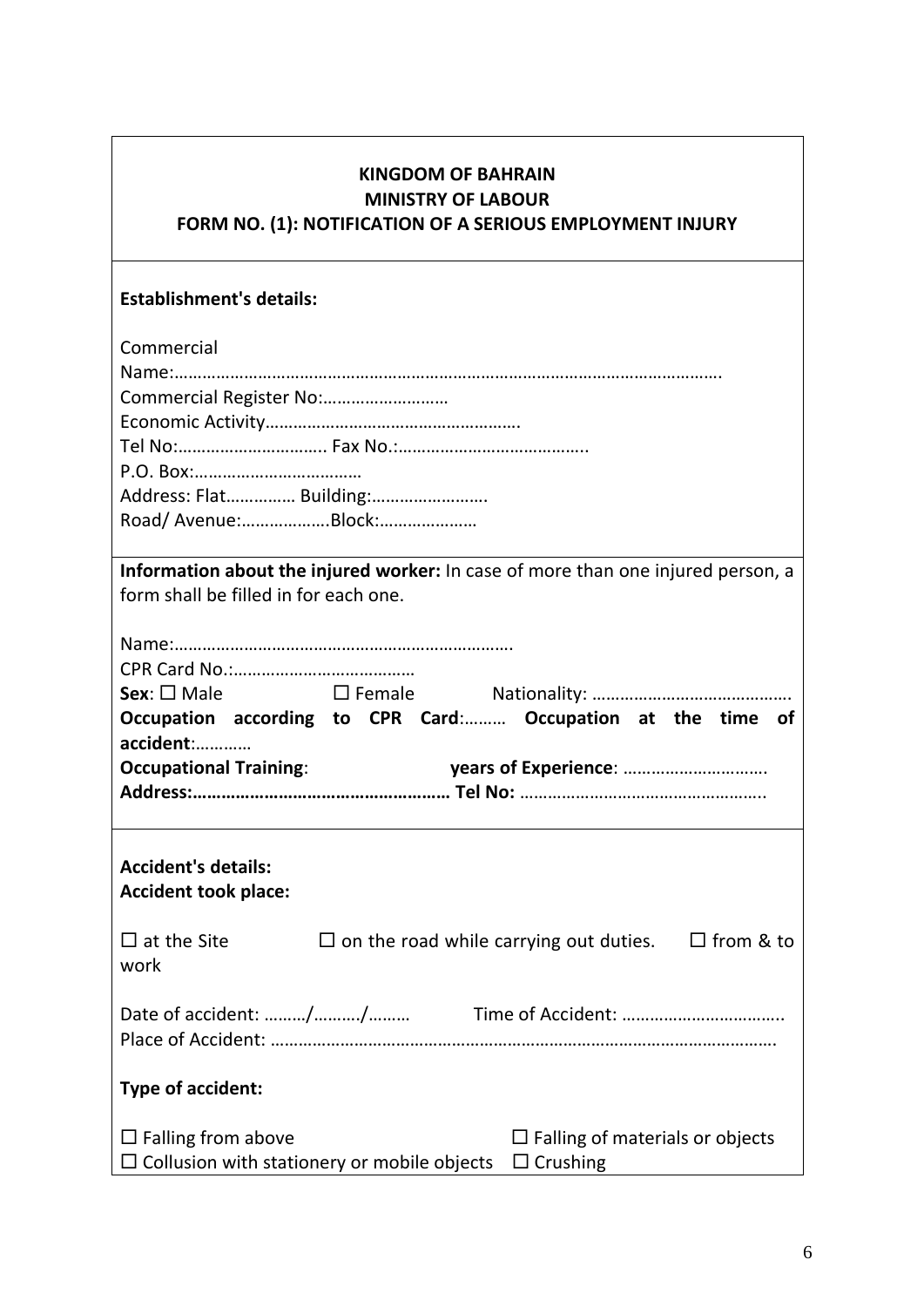| $\Box$ Collusion with a vehicle                                                        |             |                  |                       | $\Box$ Electrical shock |                 |                              |                                |                    |                 |  |  |  |  |
|----------------------------------------------------------------------------------------|-------------|------------------|-----------------------|-------------------------|-----------------|------------------------------|--------------------------------|--------------------|-----------------|--|--|--|--|
| $\square$ Stumbling, falling or Slipping                                               |             |                  |                       |                         |                 | $\Box$ Explosion             |                                |                    |                 |  |  |  |  |
| $\Box$ Drowning or suffocation                                                         |             |                  |                       |                         |                 | $\Box$ Exposure to chemicals |                                |                    |                 |  |  |  |  |
| $\Box$ Others (please specify)                                                         |             |                  |                       |                         |                 |                              |                                |                    |                 |  |  |  |  |
|                                                                                        |             |                  |                       |                         |                 |                              |                                |                    |                 |  |  |  |  |
| Information about the injury                                                           |             |                  |                       |                         |                 |                              |                                |                    |                 |  |  |  |  |
| Resulted from the injury:                                                              |             |                  |                       |                         |                 |                              |                                |                    |                 |  |  |  |  |
| $\square$ Death                                                                        |             |                  |                       |                         |                 | $\Box$ Serious injury        |                                |                    |                 |  |  |  |  |
| $\Box$ Injury leading to absence from work for three days or more.                     |             |                  |                       |                         |                 |                              |                                |                    |                 |  |  |  |  |
|                                                                                        |             |                  |                       |                         |                 |                              |                                |                    |                 |  |  |  |  |
|                                                                                        |             |                  |                       |                         |                 |                              |                                |                    |                 |  |  |  |  |
| Type of Injury:                                                                        |             |                  |                       |                         |                 |                              |                                |                    |                 |  |  |  |  |
| $\Box$ Fracture                                                                        |             |                  |                       | $\Box$ Dislocation      |                 | $\Box$ Bruises               |                                |                    | $\Box$ Shock    |  |  |  |  |
| $\Box$ Strain or Flexure                                                               |             |                  |                       | $\Box$ Amputation       |                 | $\Box$ Burns                 |                                | $\Box$ Suffocation |                 |  |  |  |  |
| $\square$ Wound                                                                        |             |                  | $\Box$ Multi-injuries |                         |                 |                              |                                |                    |                 |  |  |  |  |
| $\Box$ Other Injuries (Please specify the type of injury).                             |             |                  |                       |                         |                 |                              |                                |                    |                 |  |  |  |  |
| <b>Injured Part:</b>                                                                   |             |                  |                       |                         |                 |                              |                                |                    |                 |  |  |  |  |
| $\Box$ Head                                                                            | $\Box$ Face |                  | $\Box$                | Right                   | $\Box$ Left eye |                              | $\Box$                         | Both               | $\Box$ Left ear |  |  |  |  |
|                                                                                        |             |                  | eye                   |                         |                 |                              | Eyes                           |                    |                 |  |  |  |  |
| $\Box$ Right Ear $\Box$ Both $\Box$ Neck $\Box$ Right arm $\Box$ Left arm $\Box$ Chest |             |                  |                       |                         |                 |                              |                                |                    |                 |  |  |  |  |
|                                                                                        | ears        |                  |                       |                         |                 |                              |                                |                    |                 |  |  |  |  |
| $\square$ Back                                                                         | $\Box$      |                  | Right $\Box$          |                         | Left $\Box$     |                              | Both $\Box$ Right hand fingers |                    |                 |  |  |  |  |
|                                                                                        | hand        |                  | hand                  |                         |                 | hands                        |                                |                    |                 |  |  |  |  |
| $\Box$ Left hand                                                                       | $\Box$      |                  |                       |                         | □               |                              | $\Box$                         | Right              |                 |  |  |  |  |
|                                                                                        |             | $\square$ Pelvis |                       |                         |                 |                              |                                |                    |                 |  |  |  |  |
| fingers                                                                                | abdomen     |                  |                       |                         |                 | Uppe                         | Leg                            |                    |                 |  |  |  |  |
|                                                                                        |             |                  |                       |                         |                 | r part of                    |                                |                    |                 |  |  |  |  |
|                                                                                        |             |                  |                       |                         | body            |                              |                                |                    |                 |  |  |  |  |
| $\Box$ Left leg                                                                        | $\Box$      |                  | Both $\Box$           |                         |                 | Right $\Box$ Left foot       |                                | $\square$ Lower    | $\Box$ Others   |  |  |  |  |

legs

foot

body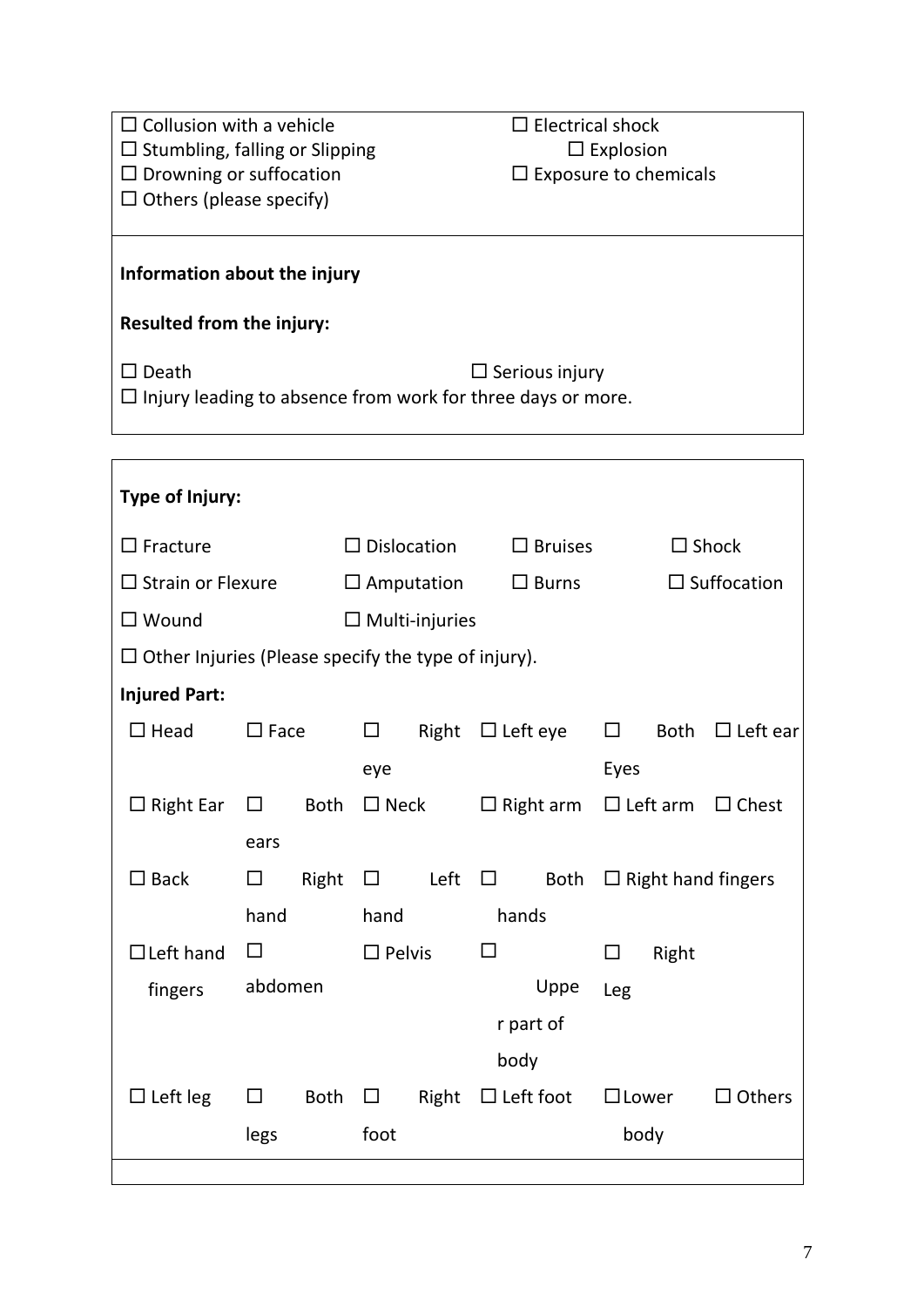| Description of how the accident happened: Please indicate as many details as<br>possible like: what the injured was doing at the time of the accident, name & type<br>of machine used, if any, name of any chemical substance used during the time of<br>accident, if any. |
|----------------------------------------------------------------------------------------------------------------------------------------------------------------------------------------------------------------------------------------------------------------------------|
|                                                                                                                                                                                                                                                                            |
|                                                                                                                                                                                                                                                                            |
|                                                                                                                                                                                                                                                                            |
|                                                                                                                                                                                                                                                                            |
|                                                                                                                                                                                                                                                                            |
|                                                                                                                                                                                                                                                                            |
| Details of the person submitting the notification:                                                                                                                                                                                                                         |
|                                                                                                                                                                                                                                                                            |
|                                                                                                                                                                                                                                                                            |
|                                                                                                                                                                                                                                                                            |
|                                                                                                                                                                                                                                                                            |
| Signature:                                                                                                                                                                                                                                                                 |
| Date://                                                                                                                                                                                                                                                                    |
|                                                                                                                                                                                                                                                                            |
| <b>Establishment's Seal</b>                                                                                                                                                                                                                                                |
|                                                                                                                                                                                                                                                                            |
| This form shall be mailed to Ministry of Labour - Occupational Safety Section,<br>P.O. Box: 32333 / or be faxed to 17689567                                                                                                                                                |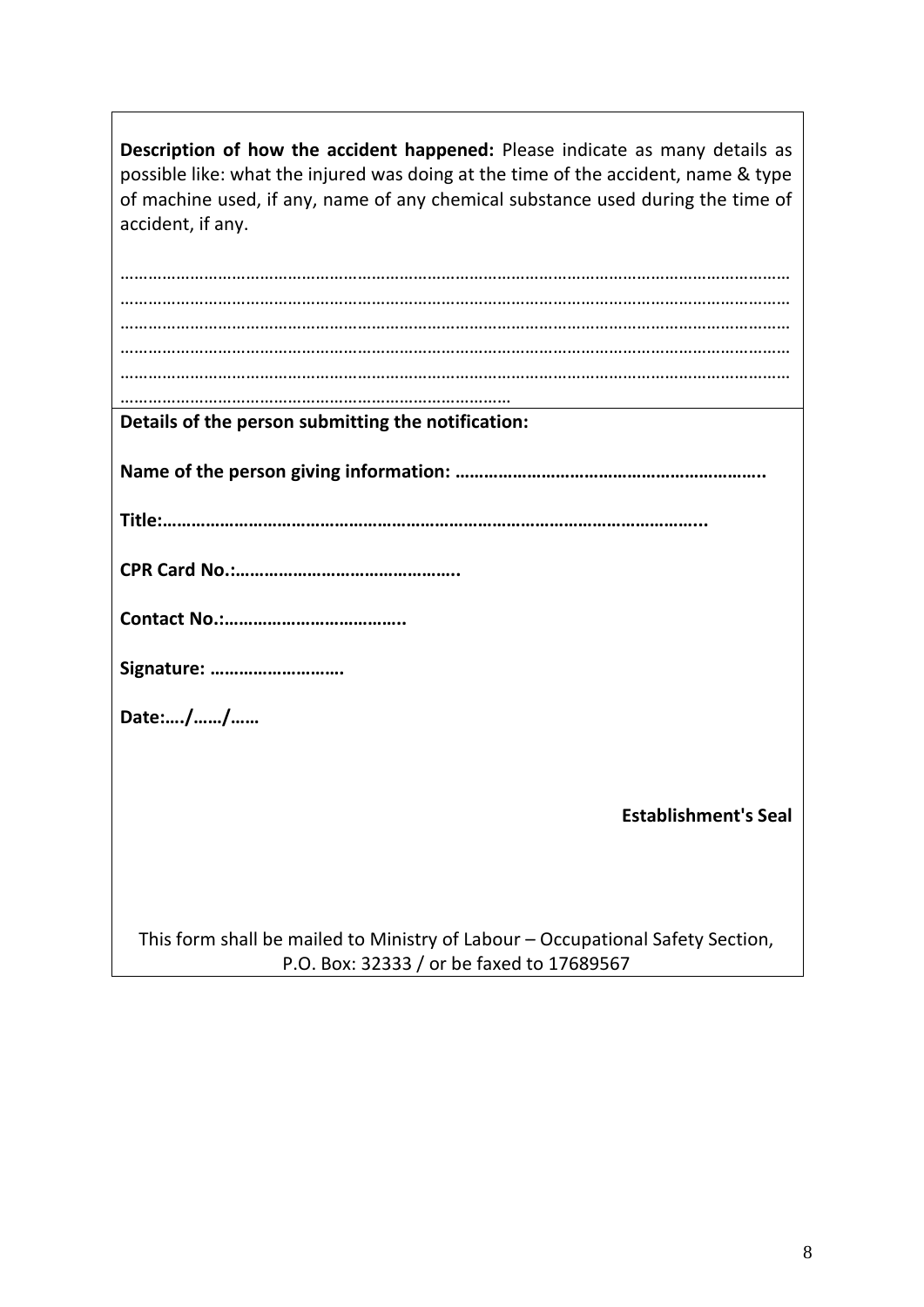| <b>KINGDOM OF BAHRAIN</b>                             |
|-------------------------------------------------------|
| <b>MINISTRY OF LABOUR</b>                             |
| FORM NO. (2): NOTIFICATION OF AN OCCUPATIONAL DISEASE |

#### **Establishment's Details:**

| Road/Avenue:Block: |  |
|--------------------|--|

# **Details of injured worker:**

| Previous Occupation: Employment: |  |  |  |  |  |  |  |  |  |
|----------------------------------|--|--|--|--|--|--|--|--|--|
|                                  |  |  |  |  |  |  |  |  |  |
|                                  |  |  |  |  |  |  |  |  |  |

**Information about the occupational disease:** Attach copy of a medical report for the case.

|  |  |  |  | Name & number of occupational disease according to Occupational Diseases |  |
|--|--|--|--|--------------------------------------------------------------------------|--|
|  |  |  |  |                                                                          |  |

**Decease discovered on: ……………………………….**

**Injured person's condition**

| $\Box$ Dead                    | $\Box$ Admitted to hospital |
|--------------------------------|-----------------------------|
| $\Box$ Stopped working         | $\Box$ Still Working        |
| $\Box$ Others (please specify) |                             |
| <b>Physician's details:</b>    |                             |
|                                |                             |
|                                |                             |
|                                |                             |
|                                |                             |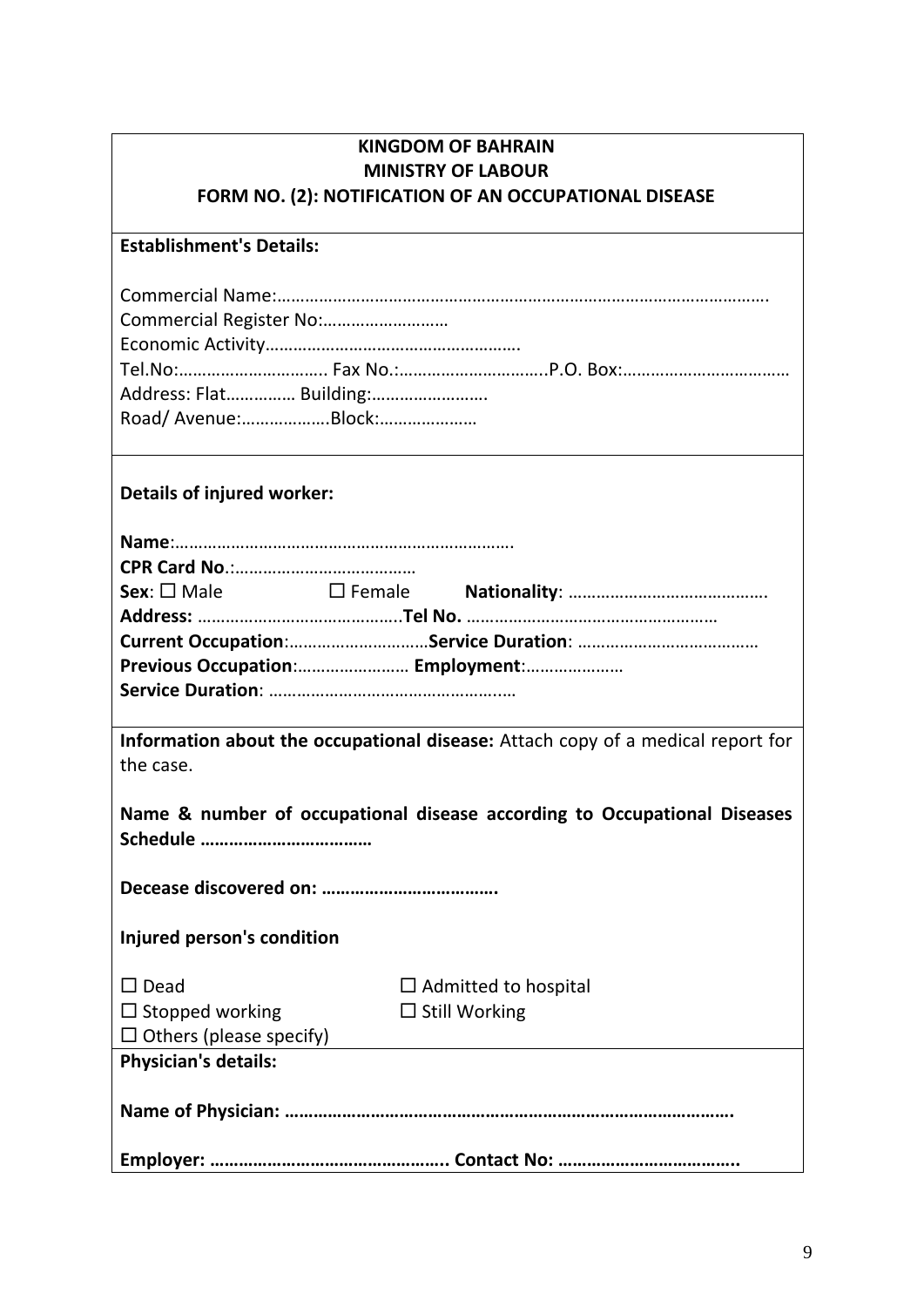| Description of work or duties performed by the worker that led to the infection:    |  |  |  |  |  |  |  |  |
|-------------------------------------------------------------------------------------|--|--|--|--|--|--|--|--|
| Indicate the materials used, if any.                                                |  |  |  |  |  |  |  |  |
|                                                                                     |  |  |  |  |  |  |  |  |
|                                                                                     |  |  |  |  |  |  |  |  |
|                                                                                     |  |  |  |  |  |  |  |  |
|                                                                                     |  |  |  |  |  |  |  |  |
|                                                                                     |  |  |  |  |  |  |  |  |
|                                                                                     |  |  |  |  |  |  |  |  |
|                                                                                     |  |  |  |  |  |  |  |  |
|                                                                                     |  |  |  |  |  |  |  |  |
|                                                                                     |  |  |  |  |  |  |  |  |
|                                                                                     |  |  |  |  |  |  |  |  |
|                                                                                     |  |  |  |  |  |  |  |  |
|                                                                                     |  |  |  |  |  |  |  |  |
|                                                                                     |  |  |  |  |  |  |  |  |
|                                                                                     |  |  |  |  |  |  |  |  |
|                                                                                     |  |  |  |  |  |  |  |  |
| Details of the person submitting the notification:                                  |  |  |  |  |  |  |  |  |
|                                                                                     |  |  |  |  |  |  |  |  |
|                                                                                     |  |  |  |  |  |  |  |  |
|                                                                                     |  |  |  |  |  |  |  |  |
|                                                                                     |  |  |  |  |  |  |  |  |
|                                                                                     |  |  |  |  |  |  |  |  |
|                                                                                     |  |  |  |  |  |  |  |  |
|                                                                                     |  |  |  |  |  |  |  |  |
| Signature:                                                                          |  |  |  |  |  |  |  |  |
|                                                                                     |  |  |  |  |  |  |  |  |
| Date://                                                                             |  |  |  |  |  |  |  |  |
|                                                                                     |  |  |  |  |  |  |  |  |
|                                                                                     |  |  |  |  |  |  |  |  |
|                                                                                     |  |  |  |  |  |  |  |  |
|                                                                                     |  |  |  |  |  |  |  |  |
|                                                                                     |  |  |  |  |  |  |  |  |
|                                                                                     |  |  |  |  |  |  |  |  |
|                                                                                     |  |  |  |  |  |  |  |  |
| <b>Establishment's Seal</b>                                                         |  |  |  |  |  |  |  |  |
|                                                                                     |  |  |  |  |  |  |  |  |
|                                                                                     |  |  |  |  |  |  |  |  |
|                                                                                     |  |  |  |  |  |  |  |  |
| This form shall be mailed to Ministry of Labour - Occupational Safety Section, P.O. |  |  |  |  |  |  |  |  |
| Box: 32333 / or be faxed to 17689567                                                |  |  |  |  |  |  |  |  |
|                                                                                     |  |  |  |  |  |  |  |  |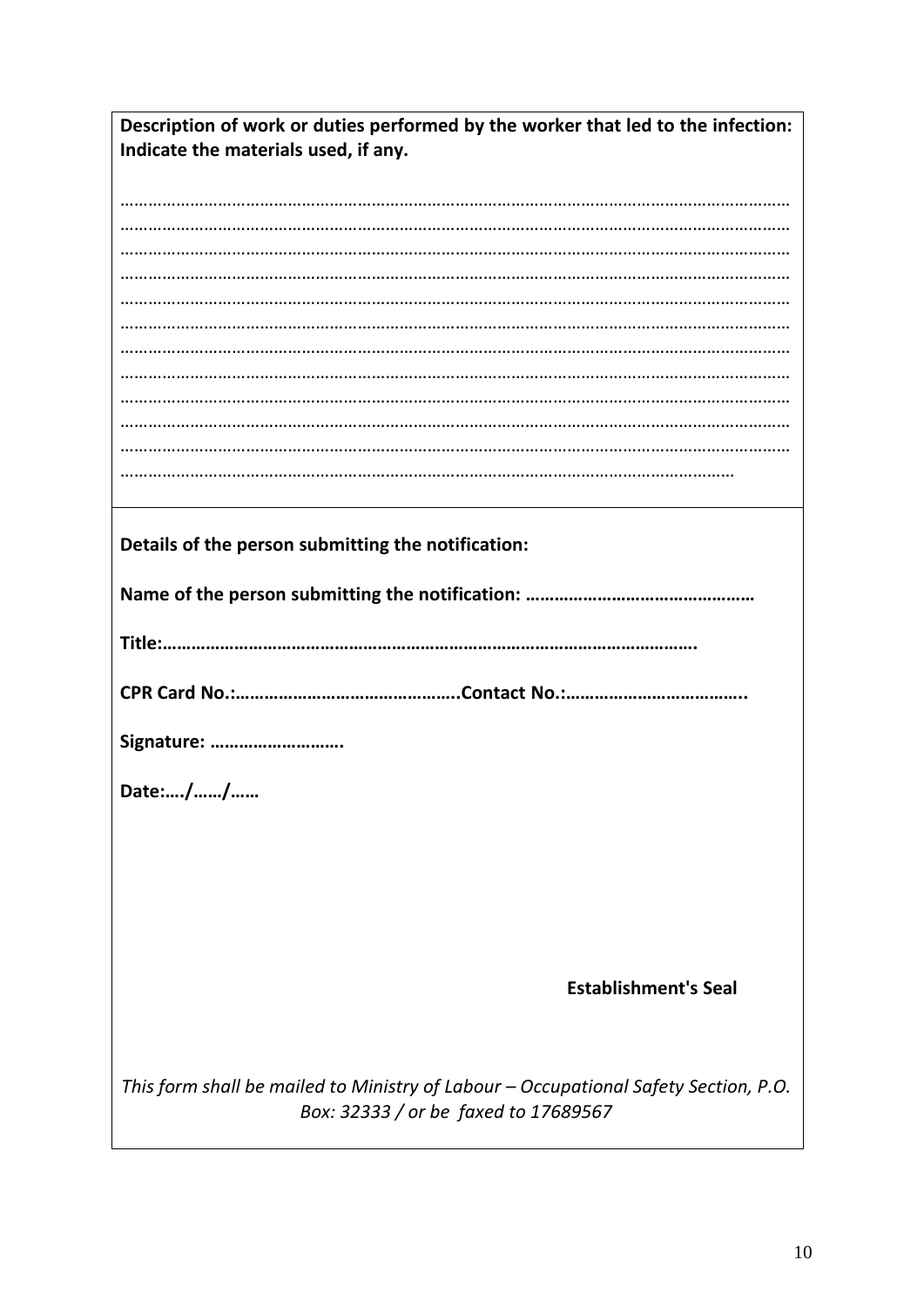#### **KINGDOM OF BAHRAIN MINISTRY OF LABOUR**

#### **FORM NO.(3): WORK INJURIES AND OCCUPATIONAL DESAESES STATISTICS WITHIN YEAR ……**

| <b>Establishment's name and Tel. No:</b>              |                |           |        | Name of the Manager in Charge:                   |  |  |  |  |  |
|-------------------------------------------------------|----------------|-----------|--------|--------------------------------------------------|--|--|--|--|--|
| Type of economic activity: Type of economic activity: |                |           |        | <b>Address:</b>                                  |  |  |  |  |  |
| <b>Number of Workers: Male:</b>                       | <b>Female:</b> | Juvenile: | Total: | * Total of actual working hours for all workers: |  |  |  |  |  |

|     | <b>Injured</b><br>worker's<br>name | <b>Type</b> | Age |                              |              |                         |                              |      |      |                         |                                |                           |                                    |                                                  |       |  |  |  |  |  |  | <b>Work Accidents</b> |  |  | Time of<br><b>Accident</b> |  | <b>Days</b> |  | <b>Result</b> |  |  |  |
|-----|------------------------------------|-------------|-----|------------------------------|--------------|-------------------------|------------------------------|------|------|-------------------------|--------------------------------|---------------------------|------------------------------------|--------------------------------------------------|-------|--|--|--|--|--|--|-----------------------|--|--|----------------------------|--|-------------|--|---------------|--|--|--|
| No. |                                    |             |     | <b>Current</b><br>occupation | <b>Place</b> | <b>Injured</b><br>organ | Cause<br><b>of</b><br>injury | Date | Hour | absen<br>t from<br>work | <b>Treatment</b><br>expires on | <b>Under</b><br>treatment | Recovered<br>with no<br>disability | <b>Recovered</b><br>with<br>disability<br>degree | Death |  |  |  |  |  |  |                       |  |  |                            |  |             |  |               |  |  |  |
|     |                                    |             |     |                              |              |                         |                              |      |      |                         |                                |                           |                                    |                                                  |       |  |  |  |  |  |  |                       |  |  |                            |  |             |  |               |  |  |  |
|     |                                    |             |     |                              |              |                         |                              |      |      |                         |                                |                           |                                    |                                                  |       |  |  |  |  |  |  |                       |  |  |                            |  |             |  |               |  |  |  |
|     |                                    |             |     |                              |              |                         |                              |      |      |                         |                                |                           |                                    |                                                  |       |  |  |  |  |  |  |                       |  |  |                            |  |             |  |               |  |  |  |
|     |                                    |             |     |                              |              |                         |                              |      |      |                         |                                |                           |                                    |                                                  |       |  |  |  |  |  |  |                       |  |  |                            |  |             |  |               |  |  |  |
|     |                                    |             |     |                              |              |                         |                              |      |      |                         |                                |                           |                                    |                                                  |       |  |  |  |  |  |  |                       |  |  |                            |  |             |  |               |  |  |  |

- **1. Lacking prevention appliances:**
- **2. Treatment proposals:**

**Occupational Safety Superintendent or Supervisor**

 **Signature of Manager in charge**